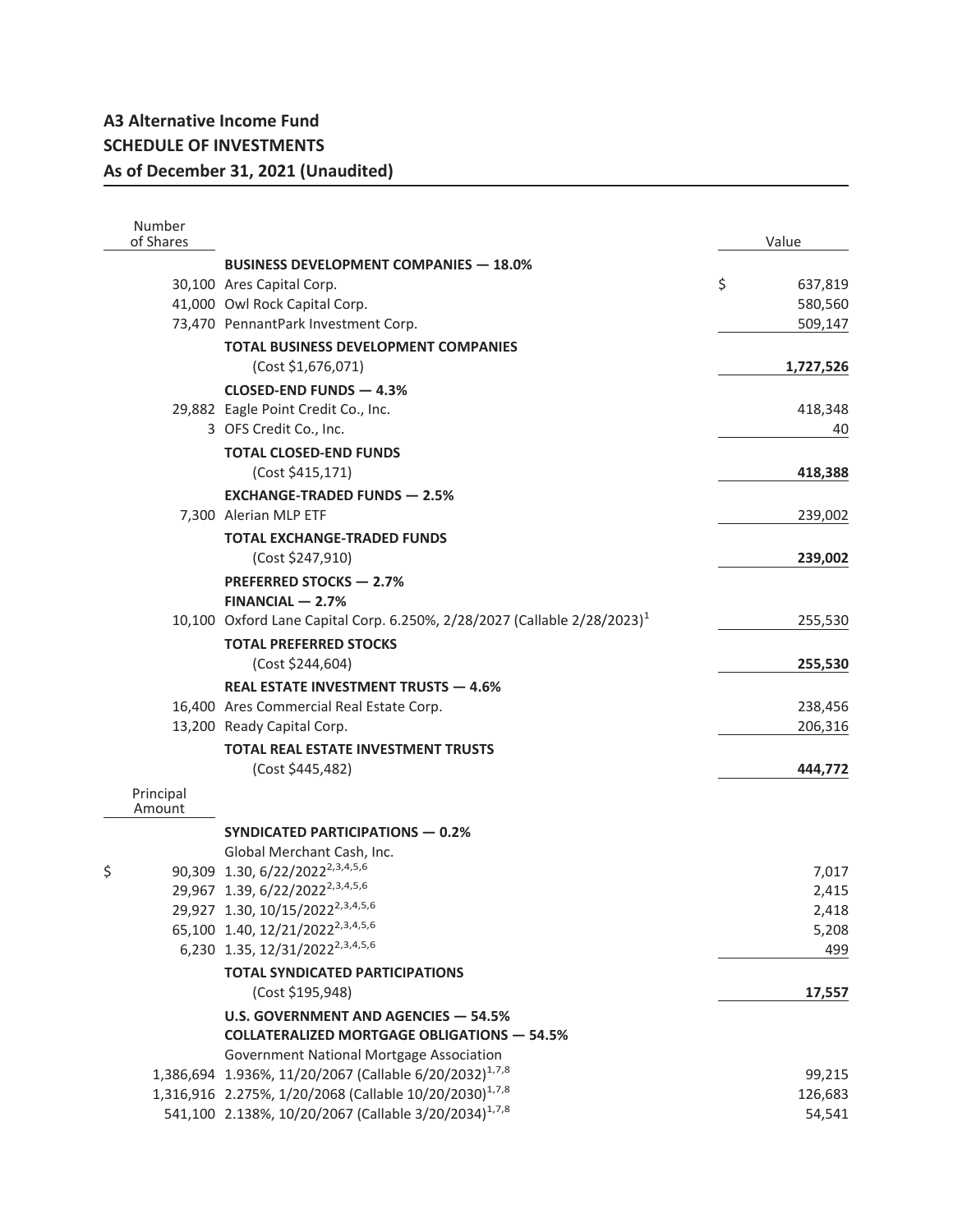## **A3 Alternative Income Fund SCHEDULE OF INVESTMENTS - Continued As of December 31, 2021 (Unaudited)**

|    | Principal<br>Amount |                                                                       | Value            |
|----|---------------------|-----------------------------------------------------------------------|------------------|
|    |                     | <b>U.S. GOVERNMENT AND AGENCIES (Continued)</b>                       |                  |
|    |                     | <b>COLLATERALIZED MORTGAGE OBLIGATIONS (Continued)</b>                |                  |
| \$ |                     | 5,411,931 1.936%, 12/20/2066 (Callable 11/20/2031) <sup>1,7,8,9</sup> | \$<br>376,277    |
|    |                     | 2,988,896 2.253%, 2/20/2067 (Callable 9/20/2031) <sup>1,7,8,9</sup>   | 239,067          |
|    |                     | 2,377,991 0.804%, 9/20/2069 1,7,8,10                                  | 122,038          |
|    |                     | 2,640,058 0.748%, 7/20/2069 1,7,8,10                                  | 125,097          |
|    |                     | 1,117,574 2.148%, 10/20/2066 (Callable 11/20/2030) <sup>1,7,8</sup>   | 88,453           |
|    |                     | 786,901 1.666%, 2/20/2066 (Callable 1/20/2034) <sup>1,7,8</sup>       |                  |
|    |                     | 821,241 2.133%, 4/20/2066 (Callable 5/20/2029) <sup>1,7,8</sup>       | 54,355<br>60,347 |
|    |                     |                                                                       |                  |
|    |                     | 1,394,894 1.181%, 8/20/2063 (Callable 3/20/2031) <sup>1,7,8</sup>     | 35,493           |
|    |                     | 684,316 1.738%, 4/20/2065 (Callable 11/20/2031) <sup>1,7,8</sup>      | 43,017           |
|    |                     | 543,686 2.421%, 1/20/2067 (Callable 8/20/2033) <sup>1,7,8</sup>       | 39,775           |
|    |                     | 1,486,195 1.861%, 10/20/2066 (Callable 9/20/2037) <sup>1,7,8</sup>    | 90,972           |
|    |                     | 396,369 1.894%, 7/20/2065 (Callable 8/20/2034) <sup>1,7,8</sup>       | 29,634           |
|    |                     | 930,924 1.919%, 9/20/2065 (Callable 2/20/2035) <sup>1,7,8</sup>       | 60,837           |
|    |                     | 671,278 1.621%, 9/20/2065 (Callable 5/20/2034) <sup>1,7,8</sup>       | 34,428           |
|    |                     | 640,257 1.765%, 1/20/2066 (Callable 2/20/2031) <sup>1,7,8</sup>       | 42,250           |
|    |                     | 1,203,795 1.619%, 7/20/2065 (Callable 11/20/2036) <sup>1,7,8</sup>    | 64,851           |
|    |                     | 1,016,123 1.823%, 4/20/2067 (Callable 7/20/2033) <sup>1,7,8</sup>     | 57,766           |
|    |                     | 1,565,836 1.860%, 8/20/2067 (Callable 12/20/2030) <sup>1,7,8</sup>    | 91,240           |
|    |                     | 1,624,062 1.458%, 3/20/2064 (Callable 5/20/2032) <sup>1,7,8</sup>     | 60,017           |
|    |                     | 1,464,472 1.476%, 5/20/2064 (Callable 10/20/2032) <sup>1,7,8</sup>    | 85,340           |
|    |                     | 2,261,023 1.953%, 6/20/2065 (Callable 8/20/2030) <sup>1,7,8</sup>     | 165,633          |
|    |                     | 976,642 2.198%, 6/20/2066 (Callable 1/20/2031) <sup>1,7,8</sup>       | 68,389           |
|    |                     | 2,027,241 2.399%, 2/20/2068 (Callable 7/20/2035) <sup>1,7,8</sup>     | 144,083          |
|    |                     | 460,909 1.763%, 10/20/2062 (Callable 2/20/2030) <sup>1,7,8</sup>      | 19,913           |
|    |                     | 659,830 2.209%, 8/20/2067 (Callable 1/20/2034) <sup>1,7,8</sup>       | 53,518           |
|    |                     | 1,239,322 1.546%, 10/20/2064 (Callable 11/20/2039) <sup>1,7,8</sup>   | 62,580           |
|    |                     | 3,079,883 1.137%, 11/20/2069 1,7,8,10                                 | 247,857          |
|    |                     | 2,996,827 1.053%, 11/20/2069 1,7,8,10                                 | 211,700          |
|    |                     | 3,589,430 1.025%, 12/20/2069 (Callable 11/20/2038) <sup>1,7,8</sup>   | 232,935          |
|    |                     | 3,297,576 0.988%, 12/20/2069 (Callable 9/20/2033) <sup>1,7,8</sup>    | 192,997          |
|    |                     | 2,481,845 1.089%, 6/20/2069 (Callable 11/20/2029) <sup>1,7,8</sup>    | 114,428          |
|    |                     | 2,469,814 1.664%, 5/20/2063 (Callable 8/20/2029) <sup>1,7,8</sup>     | 104,547          |
|    |                     | 3,544,965 1.664%, 5/20/2063 (Callable 5/20/2028) <sup>1,7,8</sup>     | 228,634          |
|    |                     | 1,540,443 1.316%, 6/20/2063 (Callable 4/20/2034) <sup>1,7,8</sup>     | 67,862           |
|    |                     | 1,402,289 1.573%, 11/20/2064 (Callable 2/20/2038) <sup>1,7,8</sup>    | 77,960           |
|    |                     | 1,619,389 1.644%, 9/20/2066 (Callable 3/20/2034) <sup>1,7,8</sup>     | 80,682           |
|    |                     | 4,092,856 0.924%, 3/20/2070 1,7,8,10                                  | 236,288          |
|    |                     | 2,593,552 1.258%, 9/20/2069 1,7,8,10                                  | 184,861          |
|    |                     | 3,344,368 1.080%, 7/20/2069 (Callable 10/20/2035) <sup>1,7,8</sup>    | 200,389          |
|    |                     | 1,915,052  0.919%, 11/20/2069 $1.7,8,10$                              | 107,026          |
|    |                     | 4,423,691 0.691%, 4/20/2070 1,7,8,10                                  | 198,939          |
|    |                     | 1,503,266 2.190%, 10/20/2067 (Callable 9/20/2032) <sup>1,7,8</sup>    | 135,233          |
|    |                     |                                                                       |                  |